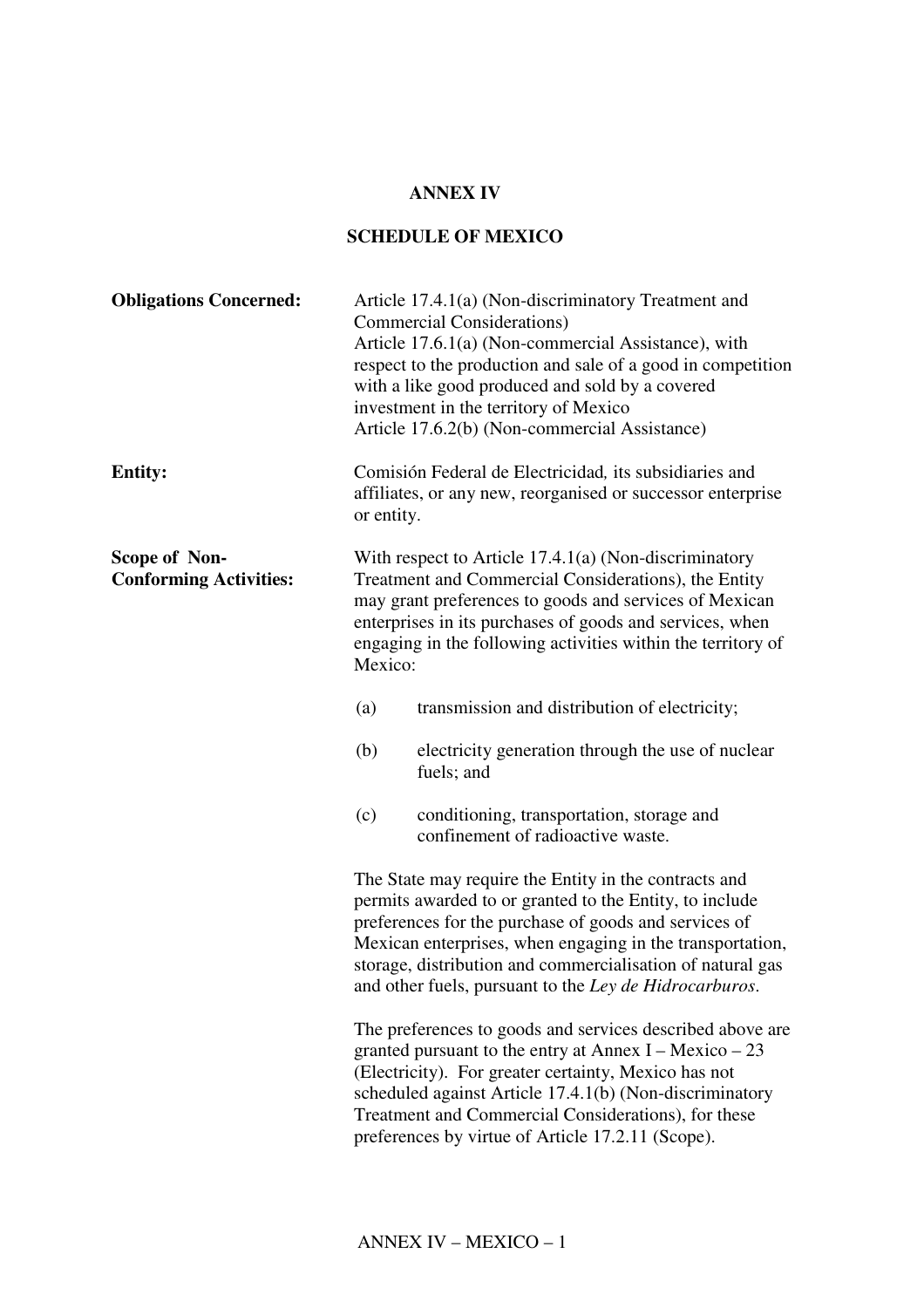|                  | With respect to Article $17.6.1(a)$ (Non-commercial<br>Assistance) and Article 17.6.2(b) (Non-commercial<br>Assistance), Mexico or its state enterprises or state-owned<br>enterprises may provide non-commercial assistance to the<br>Entity, including from the Universal Electric Service Fund,<br>for the sole purpose of implementing targeted programmes<br>which are undertaken pursuant to the Ley de la Industria<br><i>Eléctrica</i> and which promote the electrification of rural<br>communities and marginalised urban areas, including the<br>supply of power to vulnerable users at affordable prices. |
|------------------|-----------------------------------------------------------------------------------------------------------------------------------------------------------------------------------------------------------------------------------------------------------------------------------------------------------------------------------------------------------------------------------------------------------------------------------------------------------------------------------------------------------------------------------------------------------------------------------------------------------------------|
| <b>Measures:</b> | Ley de la Comisión Federal de Electricidad, Articles 5, 63,<br>78 paragraphs VIII and IX.                                                                                                                                                                                                                                                                                                                                                                                                                                                                                                                             |
|                  | Ley de la Industria Eléctrica, Articles 30, 31, 32, 33, 91,<br>113,115 and 116.                                                                                                                                                                                                                                                                                                                                                                                                                                                                                                                                       |
|                  | Ley Reglamentaria del artículo 27 Constitucional en<br><i>Materia Nuclear, Article 15 paragraphs 1 and 2, and 49.</i>                                                                                                                                                                                                                                                                                                                                                                                                                                                                                                 |

Implementing laws and regulations.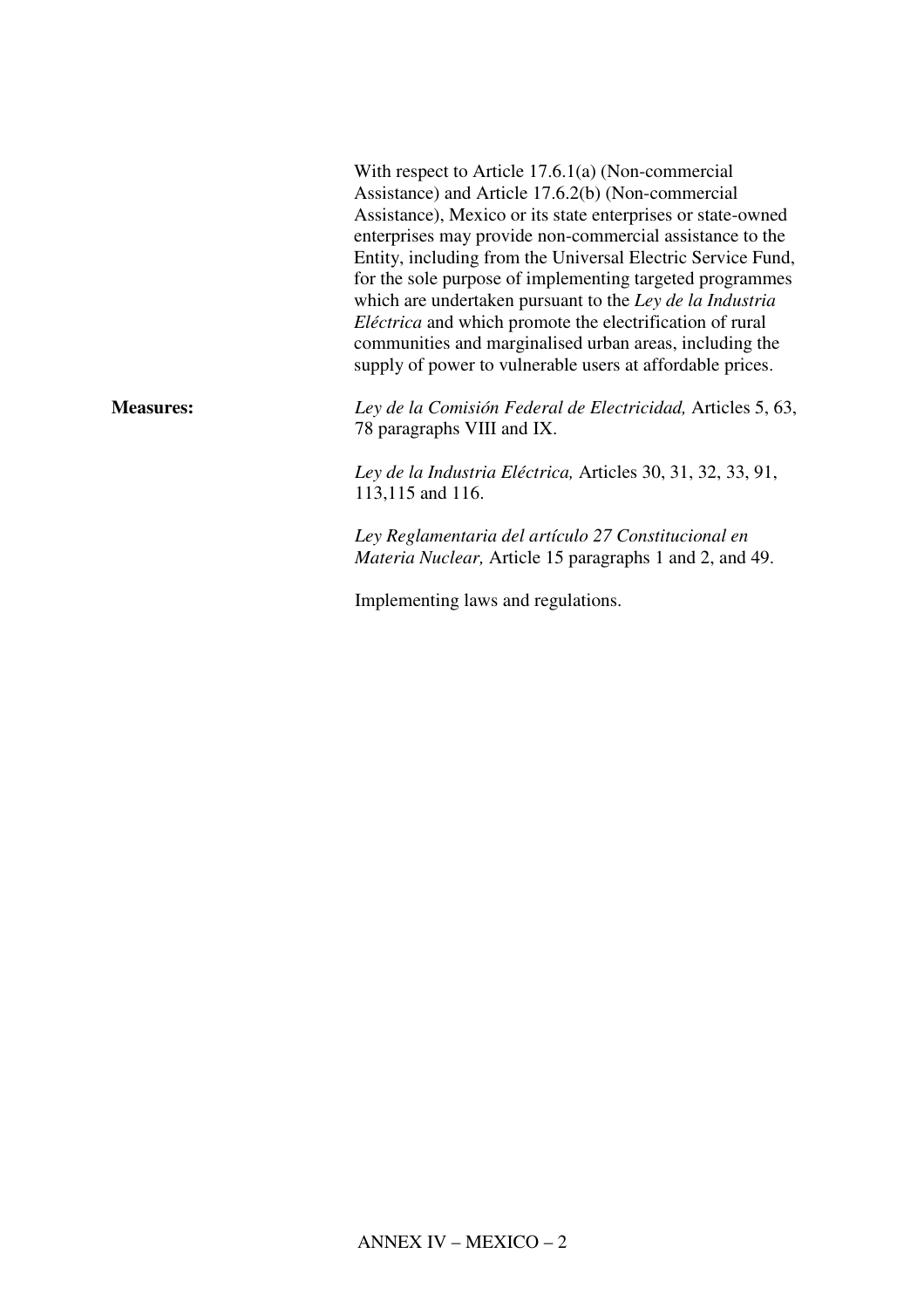| <b>Obligations Concerned:</b>                        | Article 17.6.1(a) (Non-commercial Assistance), with<br>respect to the production and sale of a good in competition<br>with a like good produced and sold by a covered<br>investment<br>Article 17.6.1(b) (Non-commercial Assistance), with<br>respect to the supply of services into the territory of a<br>bordering Party<br>Article 17.6.2(a) (Non-commercial Assistance), with<br>respect to the production and sale of a good in competition<br>with a like good produced and sold by a covered<br>investment<br>Article 17.6.2(b) (Non-commercial Assistance), with<br>respect to the supply of services into the territory of a<br>bordering Party |  |
|------------------------------------------------------|----------------------------------------------------------------------------------------------------------------------------------------------------------------------------------------------------------------------------------------------------------------------------------------------------------------------------------------------------------------------------------------------------------------------------------------------------------------------------------------------------------------------------------------------------------------------------------------------------------------------------------------------------------|--|
| <b>Entity:</b>                                       | Comisión Federal de Electricidad, its subsidiaries and<br>affiliates, or any new, reorganised or successor enterprise.                                                                                                                                                                                                                                                                                                                                                                                                                                                                                                                                   |  |
| <b>Scope of Non-Conforming</b><br><b>Activities:</b> | Mexico or its state enterprises or state-owned enterprises<br>may provide non-commercial assistance to the Entity for<br>the sole purpose of carrying out government-mandated<br>projects with social implications and economic<br>development in the following areas:                                                                                                                                                                                                                                                                                                                                                                                   |  |
|                                                      | pipeline transportation and storage of gas; and<br>(a)                                                                                                                                                                                                                                                                                                                                                                                                                                                                                                                                                                                                   |  |
|                                                      | (b)<br>distribution of gas.                                                                                                                                                                                                                                                                                                                                                                                                                                                                                                                                                                                                                              |  |
| <b>Measures:</b>                                     | Ley de Hidrocarburos, Article 122.                                                                                                                                                                                                                                                                                                                                                                                                                                                                                                                                                                                                                       |  |
|                                                      | Implementing laws and regulations.                                                                                                                                                                                                                                                                                                                                                                                                                                                                                                                                                                                                                       |  |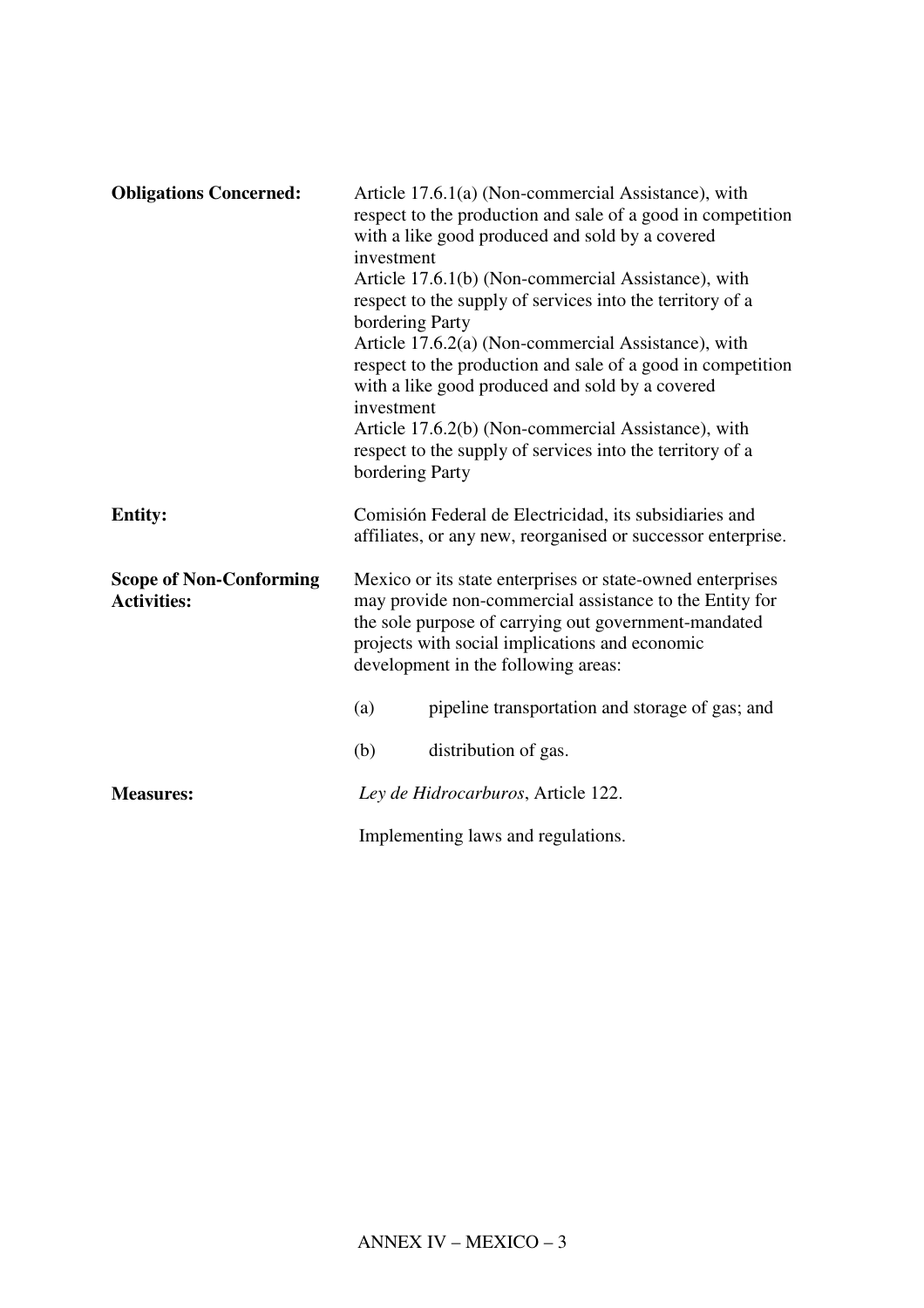| <b>Obligations Concerned:</b>                            | Article 17.4.1(a) (Non-discriminatory Treatment and<br>Commercial Considerations)                                                                                                                                                                                                                                                                                                                                           |
|----------------------------------------------------------|-----------------------------------------------------------------------------------------------------------------------------------------------------------------------------------------------------------------------------------------------------------------------------------------------------------------------------------------------------------------------------------------------------------------------------|
| <b>Entity:</b>                                           | Petróleos Mexicanos, its subsidiaries and affiliates, or any<br>new, reorganised or successor enterprise or entity.                                                                                                                                                                                                                                                                                                         |
| <b>Scope of Non-</b><br>Conforming<br><b>Activities:</b> | With respect to Article $17.4.1(a)$ (Non-discriminatory<br>Treatment and Commercial Considerations), the Entity<br>may grant preferences for goods and services of Mexican<br>enterprises in its purchases of goods and services, pursuant<br>to measures listed below when engaging in exploration and<br>production of oil and other hydrocarbons within the<br>territory of Mexico.                                      |
|                                                          | The State may require the Entity in the entitlements,<br>exploration and production contracts, and permits awarded<br>to or granted to the Entity, to include preferences for the<br>purchase of national goods or contracting domestic<br>services.                                                                                                                                                                        |
|                                                          | Average national content for exploration and production<br>activities shall be 25 per cent by 2015 and at least 35 per<br>cent by 2025. This percentage shall not apply to deepwater<br>and ultra-deepwater projects, which will have a different<br>national content requirement. After 2025, Mexico will<br>review and update the average national content for<br>exploration and production activities every five years. |
|                                                          | In imposing such requirements, the Entity must employ the<br>methodology established by the Ministry of Economy and<br>must take into account that it does not affect the<br>competitive position of the Entity, and other enterprises<br>developing exploration and production of hydrocarbons.                                                                                                                            |
|                                                          | The preferences to goods and services described above are<br>granted pursuant to the entry at Annex $I - Mexico - 20$<br>(Energy). For greater certainty, Mexico has not scheduled<br>against Article 17.4.1(b) (Non-discriminatory Treatment<br>and Commercial Considerations) for these preferences by<br>virtue of Article 17.2.11 (Scope).                                                                              |
| <b>Measures:</b>                                         | Ley de Hidrocarburos, Articles 3, 6, 8, 11, 16, 17, 19, 29,<br>41, 46, 122, 125, 128 and Transitory Provision 8, 14, 24<br>and 28.                                                                                                                                                                                                                                                                                          |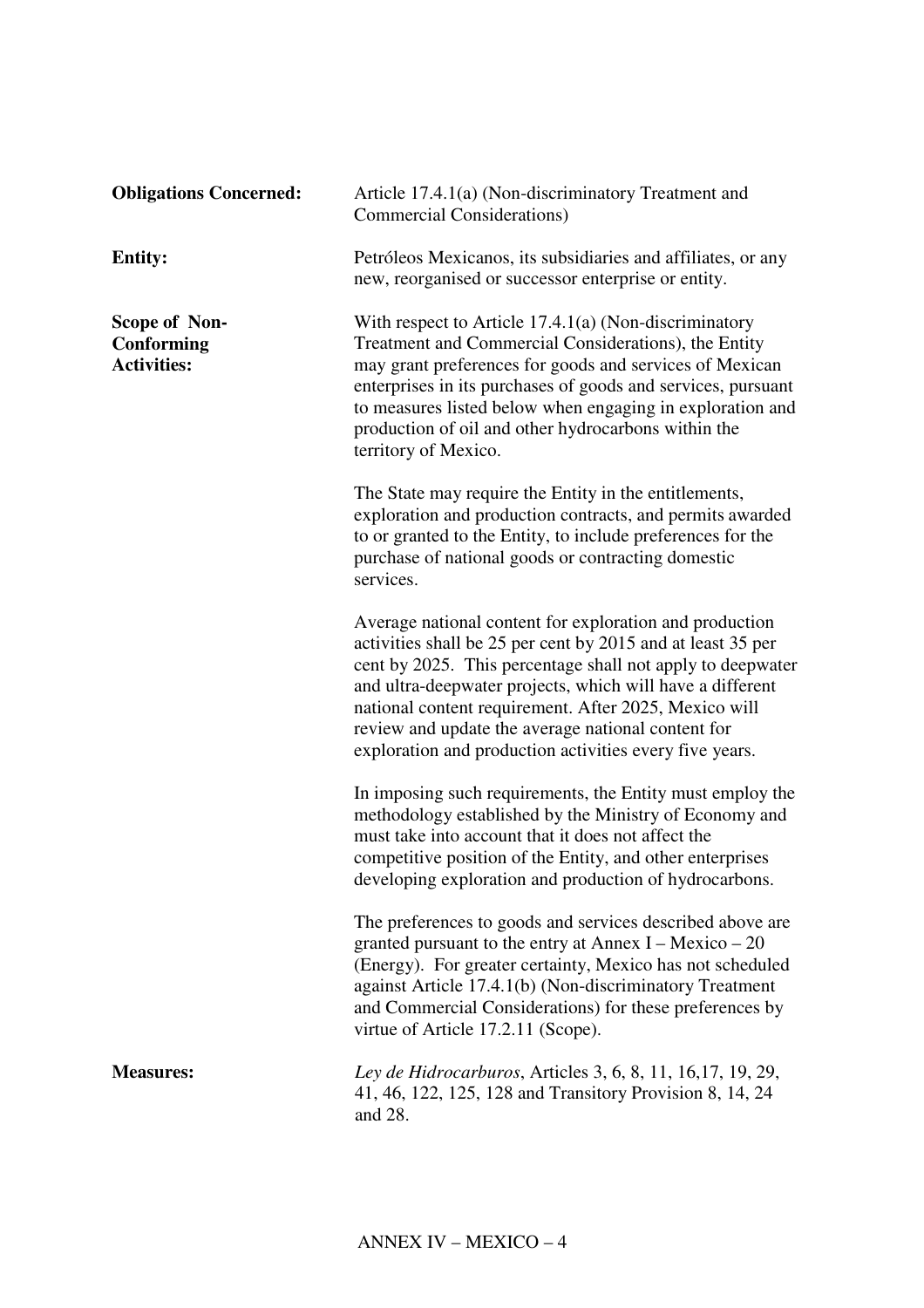*Ley de Petróleos Mexicanos*, Articles 13, 63 and 76.

*Reglamento de la Ley de Hidrocarburos*, Articles 14 and 36.

Methodology for the Measurement of the National Content in the Entitlements and Exploration and Production Contracts of Hydrocarbons, and for the permits in the Hydrocarbons Industry, issued by the Ministry of Economy (*Metodología para la Medición del Contenido Nacional en Asignaciones y Contratos para la Exploración y Extracción de Hidrocarburos, así como para los permisos en la Industria de Hidrocarburos, emitida por la Secretaría de Economía*).

Implementing laws and regulations.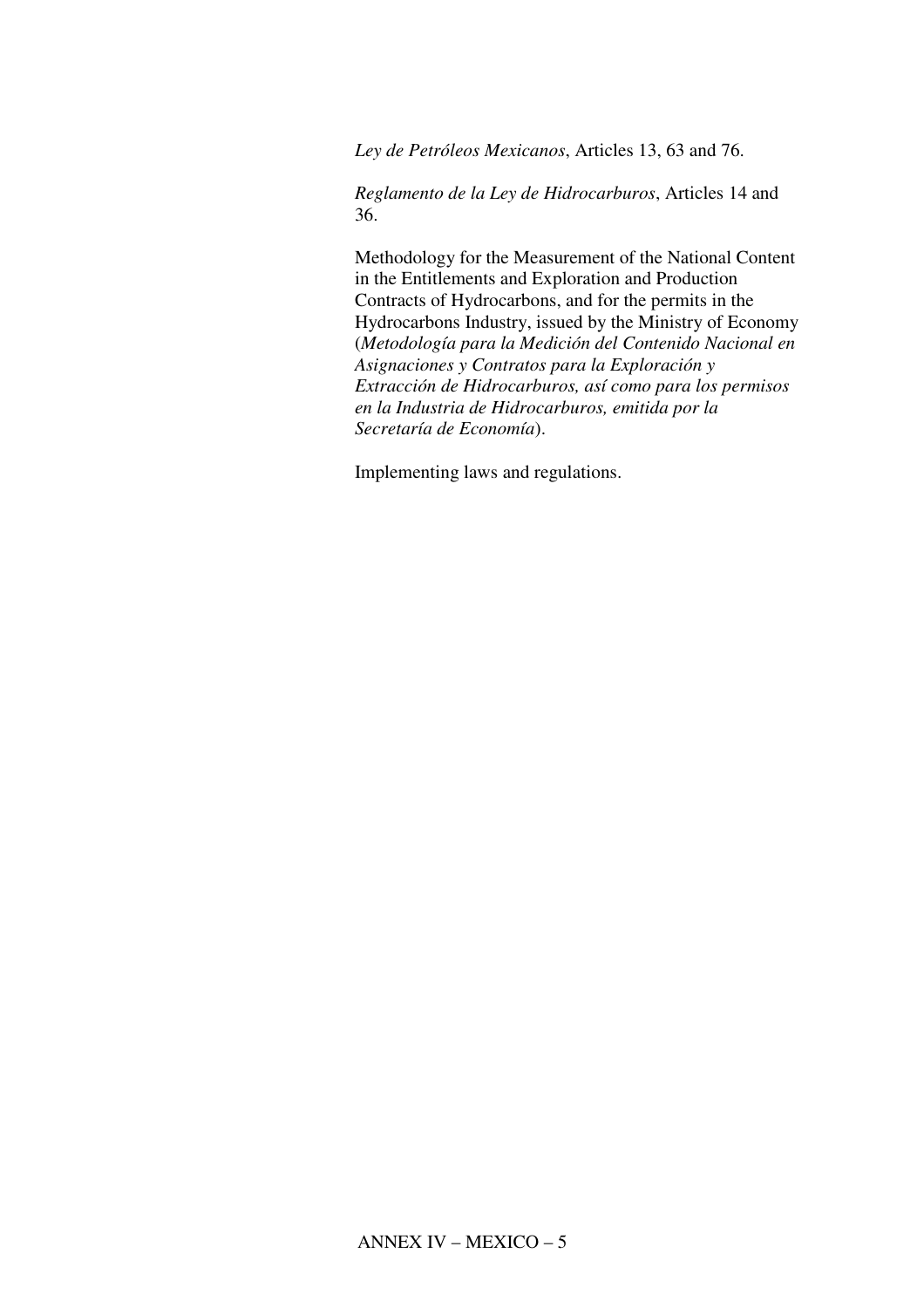| <b>Obligations Concerned:</b>                         | investment<br>investment                                                                                                                                                                                                                                                                                                                                                                                                                     |       | Article 17.6.1(a) (Non-commercial Assistance), with<br>respect to the production and sale of a good in competition<br>with a like good produced and sold by a covered<br>Article 17.6.1(b) (Non-commercial Assistance)<br>Article 17.6.2(a) (Non-commercial Assistance), with<br>respect to the production and sale of a good in competition<br>with a like good produced and sold by a covered<br>Article 17.6.2(b) (Non-commercial Assistance) |
|-------------------------------------------------------|----------------------------------------------------------------------------------------------------------------------------------------------------------------------------------------------------------------------------------------------------------------------------------------------------------------------------------------------------------------------------------------------------------------------------------------------|-------|--------------------------------------------------------------------------------------------------------------------------------------------------------------------------------------------------------------------------------------------------------------------------------------------------------------------------------------------------------------------------------------------------------------------------------------------------|
| <b>Entity:</b>                                        |                                                                                                                                                                                                                                                                                                                                                                                                                                              |       | Petróleos Mexicanos, its subsidiaries and affiliates, or any<br>new, reorganised or transferee enterprise or entity.                                                                                                                                                                                                                                                                                                                             |
| <b>Scope of Non-</b><br><b>Conforming Activities:</b> | With respect to Article $17.6.1(a)$ (Non-commercial<br>Assistance) and Article 17.6.1(b) (Non-commercial<br>Assistance), and Article 17.6.2(a) (Non-commercial<br>Assistance) and Article 17.6.2(b) (Non-commercial<br>Assistance), Mexico or its state enterprises or state-owned<br>enterprises may provide non-commercial assistance to the<br>Entity for the sole purpose of undertaking projects<br>mandated by the federal government: |       |                                                                                                                                                                                                                                                                                                                                                                                                                                                  |
|                                                       | (a)                                                                                                                                                                                                                                                                                                                                                                                                                                          |       | With social implications and to promote economic<br>development, including projects involving the<br>supply of services into the territory of bordering<br>Parties, in the following sectors:                                                                                                                                                                                                                                                    |
|                                                       |                                                                                                                                                                                                                                                                                                                                                                                                                                              | (i)   | treatment and refining of oil and natural<br>gas processing;                                                                                                                                                                                                                                                                                                                                                                                     |
|                                                       |                                                                                                                                                                                                                                                                                                                                                                                                                                              | (ii)  | transport and storage of hydrocarbons and<br>petroleum products;                                                                                                                                                                                                                                                                                                                                                                                 |
|                                                       |                                                                                                                                                                                                                                                                                                                                                                                                                                              | (iii) | pipeline transportation and storage of<br>petrochemicals;                                                                                                                                                                                                                                                                                                                                                                                        |
|                                                       |                                                                                                                                                                                                                                                                                                                                                                                                                                              | (iv)  | distribution of gas and petroleum products;<br>and                                                                                                                                                                                                                                                                                                                                                                                               |
|                                                       |                                                                                                                                                                                                                                                                                                                                                                                                                                              | (v)   | retail sales of gas and petroleum products.                                                                                                                                                                                                                                                                                                                                                                                                      |
|                                                       | (b)                                                                                                                                                                                                                                                                                                                                                                                                                                          |       | To ensure the adequate supply of hydrocarbons<br>and petroleum products at affordable prices in<br>order to meet the basic needs of the population in<br>rural areas and marginalised urban areas within                                                                                                                                                                                                                                         |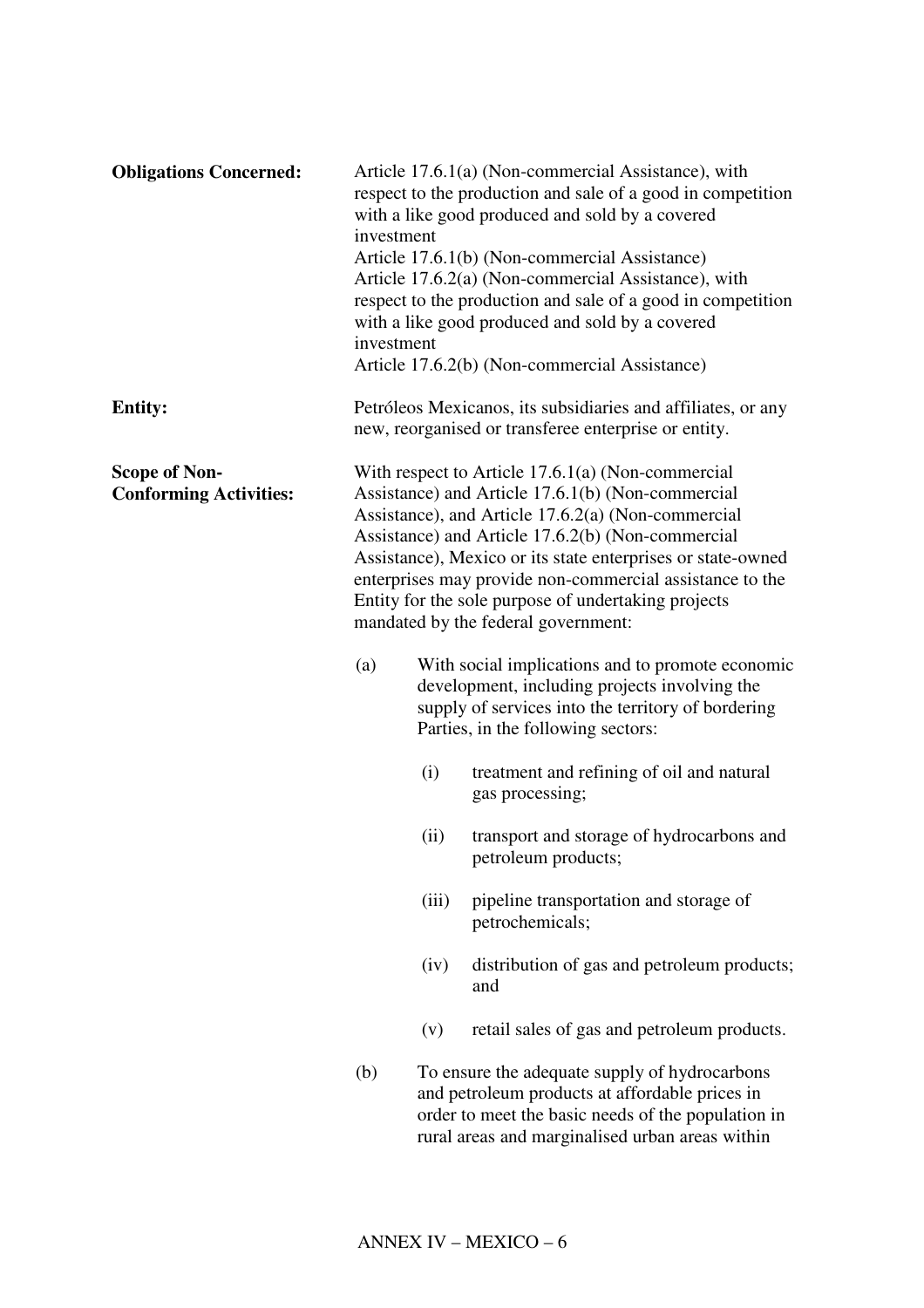Mexico.

**Measures:** *Ley de Hidrocarburos*, Articles 122, 123 and 124.

Implementing laws and regulations.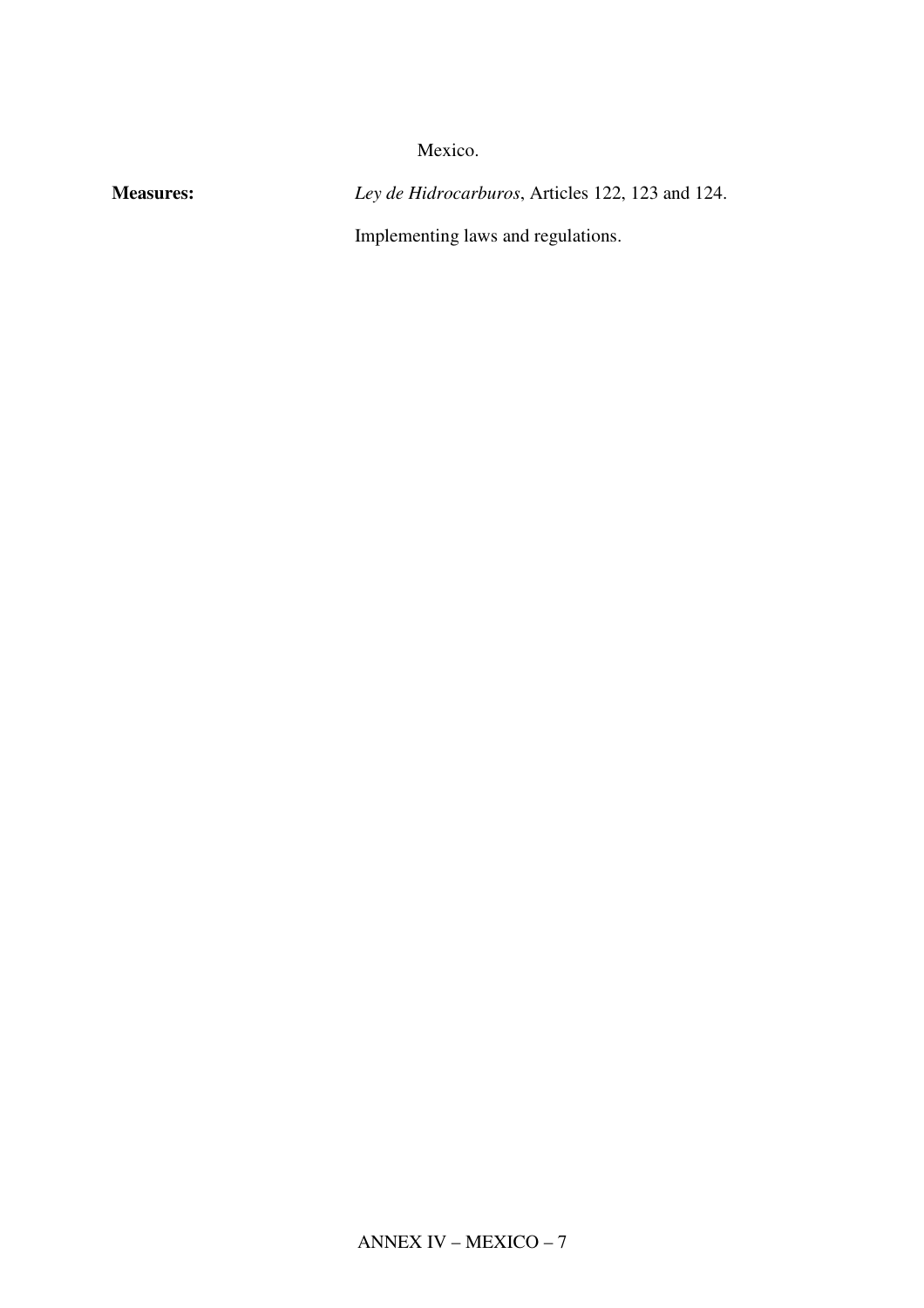| <b>Obligations Concerned:</b>                     | Article 17.6.1(a) (Non-commercial Assistance), with<br>respect to the production and sale of a good in competition<br>with a like good produced and sold by a covered<br>investment<br>Article 17.6.1(b) (Non-commercial Assistance)<br>Article 17.6.2(a) (Non-commercial Assistance), with<br>respect to the production and sale of a good in competition<br>with a like good produced and sold by a covered<br>investment<br>Article 17.6.2(b) (Non-commercial Assistance) |
|---------------------------------------------------|------------------------------------------------------------------------------------------------------------------------------------------------------------------------------------------------------------------------------------------------------------------------------------------------------------------------------------------------------------------------------------------------------------------------------------------------------------------------------|
| <b>Entity:</b>                                    | Centro Nacional de Control del Gas Natural, or any new,<br>reorganised or transferee enterprise or entity.                                                                                                                                                                                                                                                                                                                                                                   |
| Scope of Non-<br>Conforming<br><b>Activities:</b> | With respect to Article 17.6.1 (Non-commercial<br>Assistance) and Article 17.6.2 (Non-commercial<br>Assistance) Mexico or its state enterprises or state-owned<br>enterprises may provide non-commercial assistance to the<br>Entity for the sole purpose of undertaking projects with                                                                                                                                                                                       |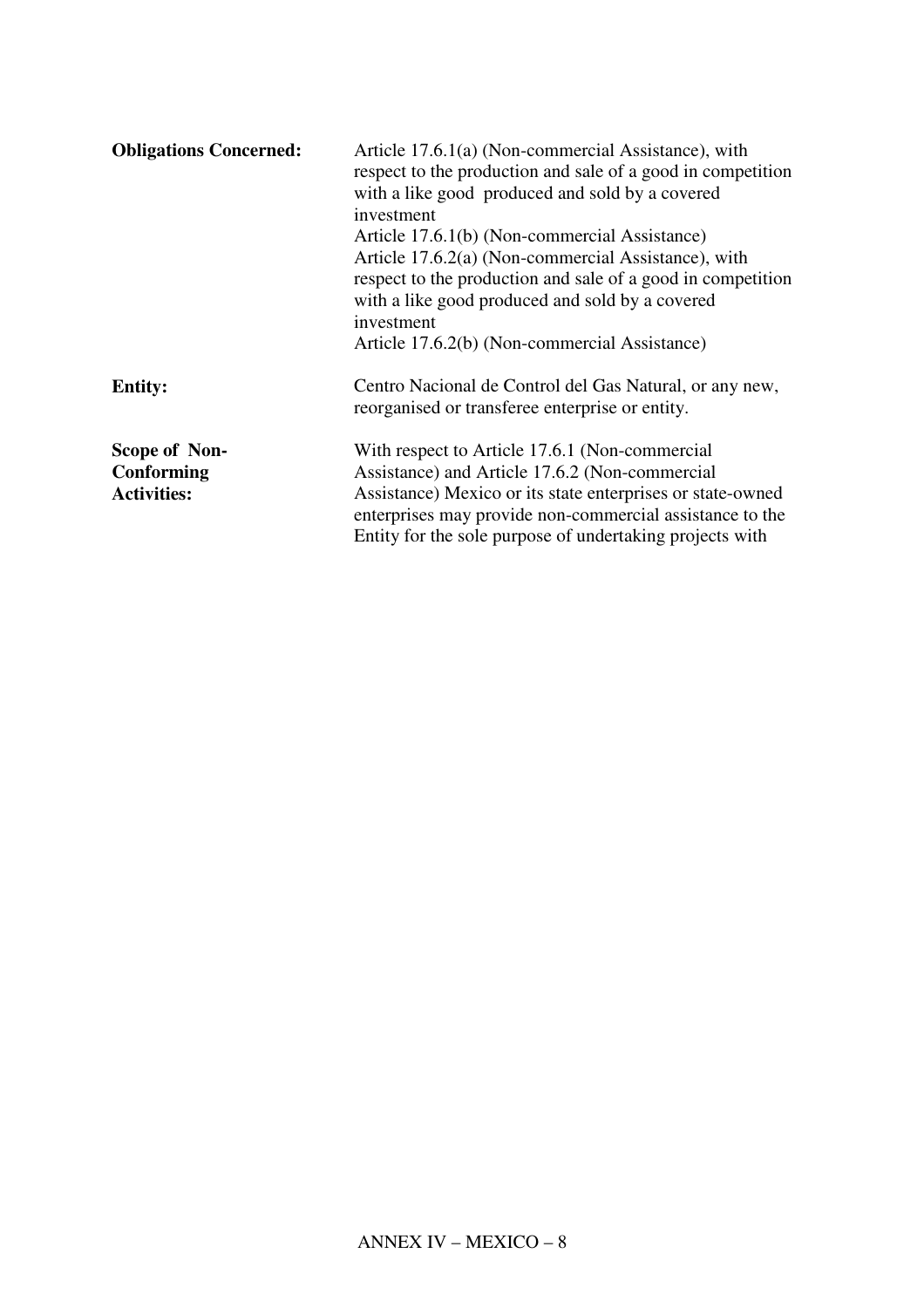| <b>Obligations Concerned:</b>                         | Article 17.4.1(a) (Non-discriminatory Treatment and<br>Commercial Considerations), Article 17.4.1(b) and Article<br>17.4.1(c)<br>Article 17.6.1(b) (Non-commercial Assistance)<br>Article 17.6.2(b) (Non-commercial Assistance)                                                                                                                                                                                                                            |
|-------------------------------------------------------|------------------------------------------------------------------------------------------------------------------------------------------------------------------------------------------------------------------------------------------------------------------------------------------------------------------------------------------------------------------------------------------------------------------------------------------------------------|
| <b>Entity:</b>                                        | Banco Nacional de Obras y Servicios Públicos, S.N.C., or<br>any new, reorganised or successor enterprise, with similar<br>functions and objectives.                                                                                                                                                                                                                                                                                                        |
| <b>Scope of Non-</b><br><b>Conforming Activities:</b> | The purpose of the Entity, as a development bank, is to<br>finance or refinance projects that are directly or indirectly<br>related to public or private investment in infrastructure and<br>public services, and supporting the institutional<br>strengthening of the Government (Federal, State and<br>Municipal levels).                                                                                                                                |
|                                                       | With respect to Article $17.4.1(a)$ (Non-discriminatory<br><b>Treatment and Commercial Considerations) and Article</b><br>17.4.1(b) (Non-discriminatory Treatment and Commercial<br>Considerations), the Entity may, pursuant to considerations<br>set out in laws and regulations, accord preferential<br>treatment in its purchase of services required for its<br>commercial activities to Mexican enterprises.                                         |
|                                                       | With respect to Article $17.4.1(a)$ (Non-discriminatory<br>Treatment and Commercial Considerations) and Article<br>17.4.1(c) (Non-discriminatory Treatment and Commercial<br>Considerations), the Entity may, pursuant to considerations<br>set out in laws and regulations, accord preferential<br>treatment in its sale of financial services related to<br>programmes oriented to promote access to credit only to<br>nationals or Mexican enterprises. |
|                                                       | With respect to Article $17.6.1(b)$ (Non-commercial<br>Assistance) and Article 17.6.2(b) (Non-commercial<br>Assistance) the Entity may receive government guarantees<br>for banking services in order to comply with the Entity's<br>purpose referred to in the first paragraph above and<br>pursuant to considerations consistent with its laws and<br>regulations.                                                                                       |
|                                                       | The services provided by the Entity are not intended to<br>displace or impede financial services provided by privately<br>owned enterprises from the relevant market.                                                                                                                                                                                                                                                                                      |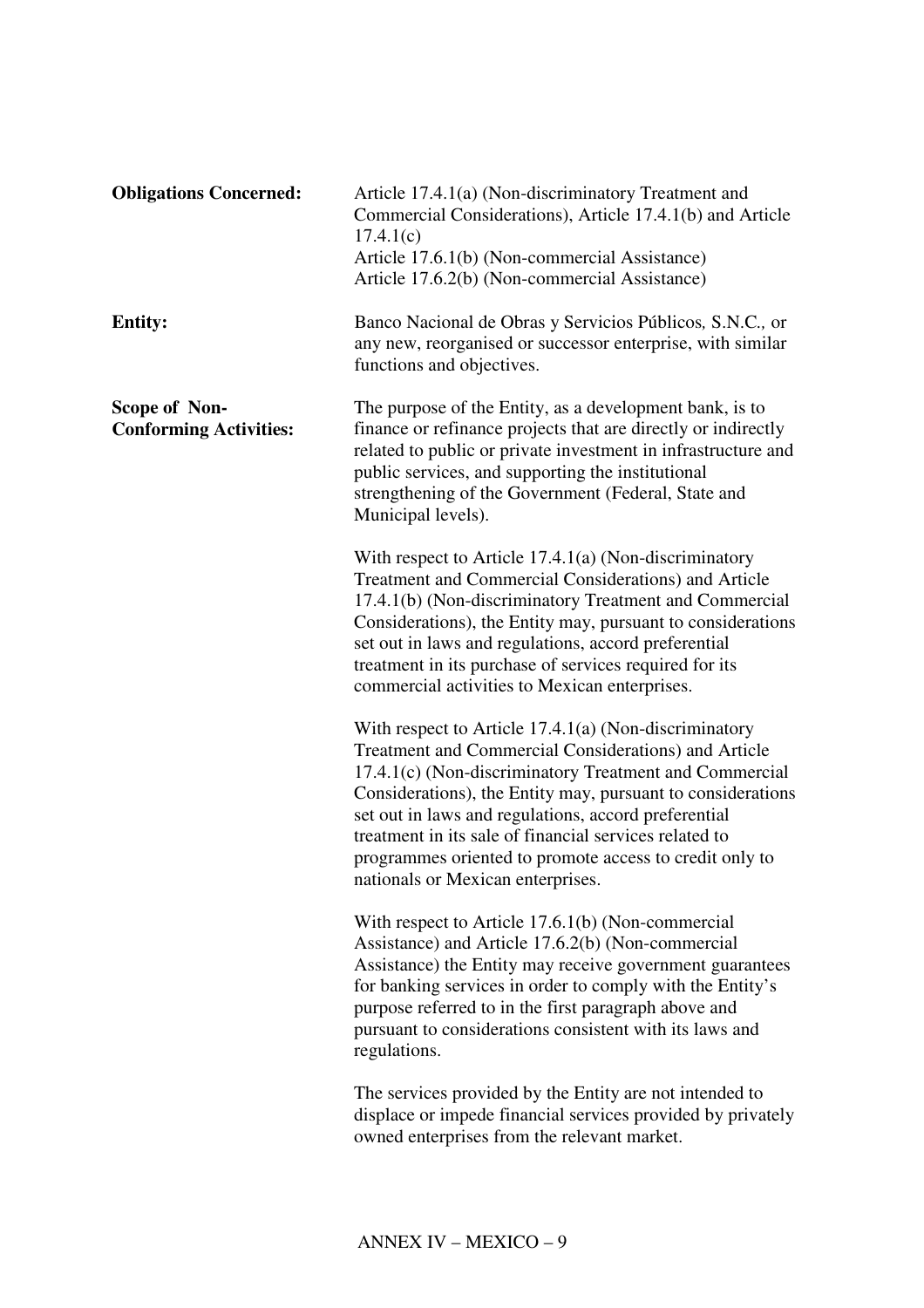| <b>Measures:</b> | Ley de Instituciones de Crédito, Articles 30 to 44 Bis 2,<br>46, 46 Bis 1, 47 and 75.                               |
|------------------|---------------------------------------------------------------------------------------------------------------------|
|                  | Ley Orgánica del Banco Nacional de Obras y Servicios<br><i>Públicos</i> , Articles 2, 3, 4, 6, 7, 8, 11, 29 and 31. |
|                  | Disposiciones de Carácter General Aplicables a las<br>Instituciones de Crédito, Chapter XI.                         |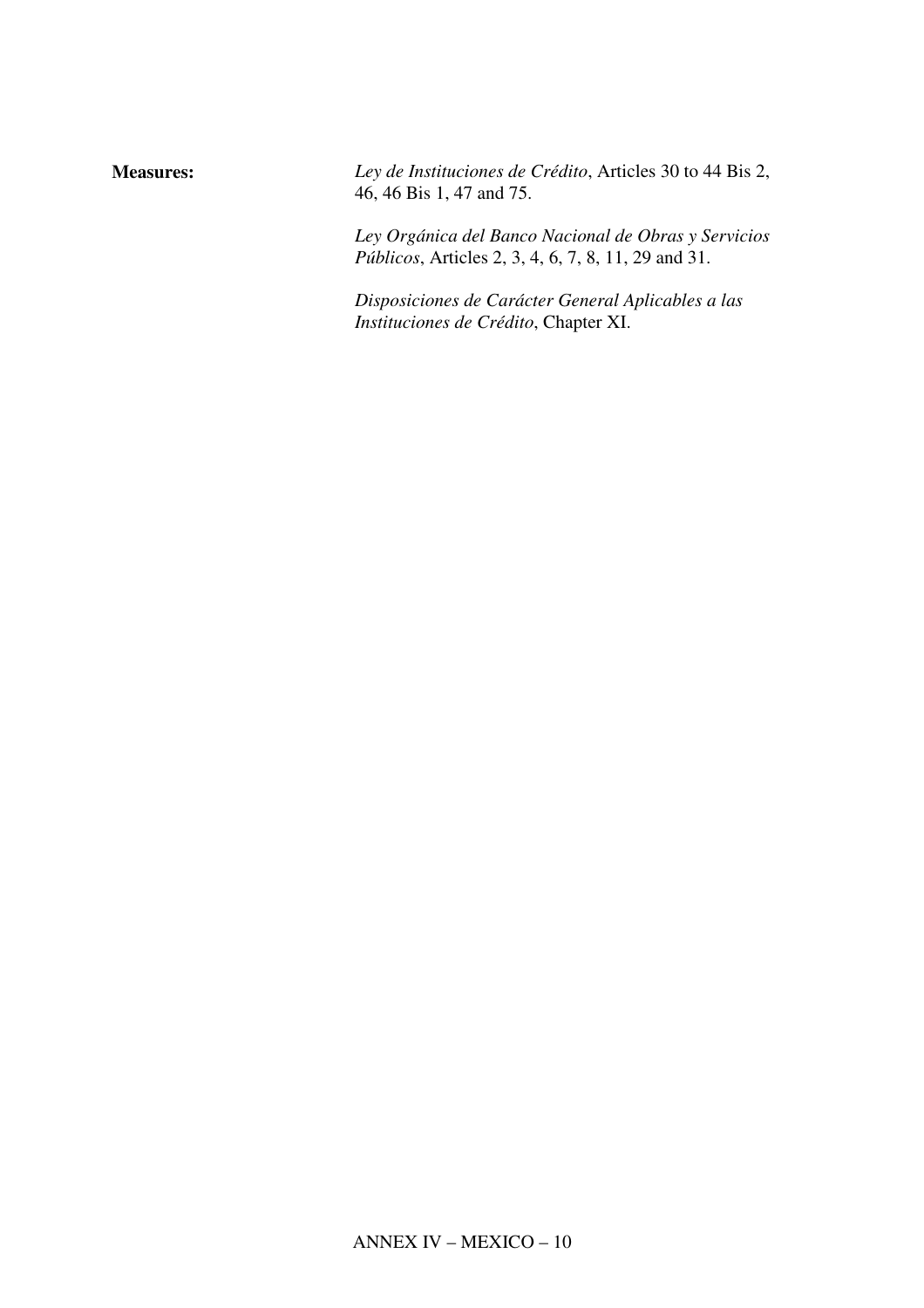ANNEX IV – MEXICO – 11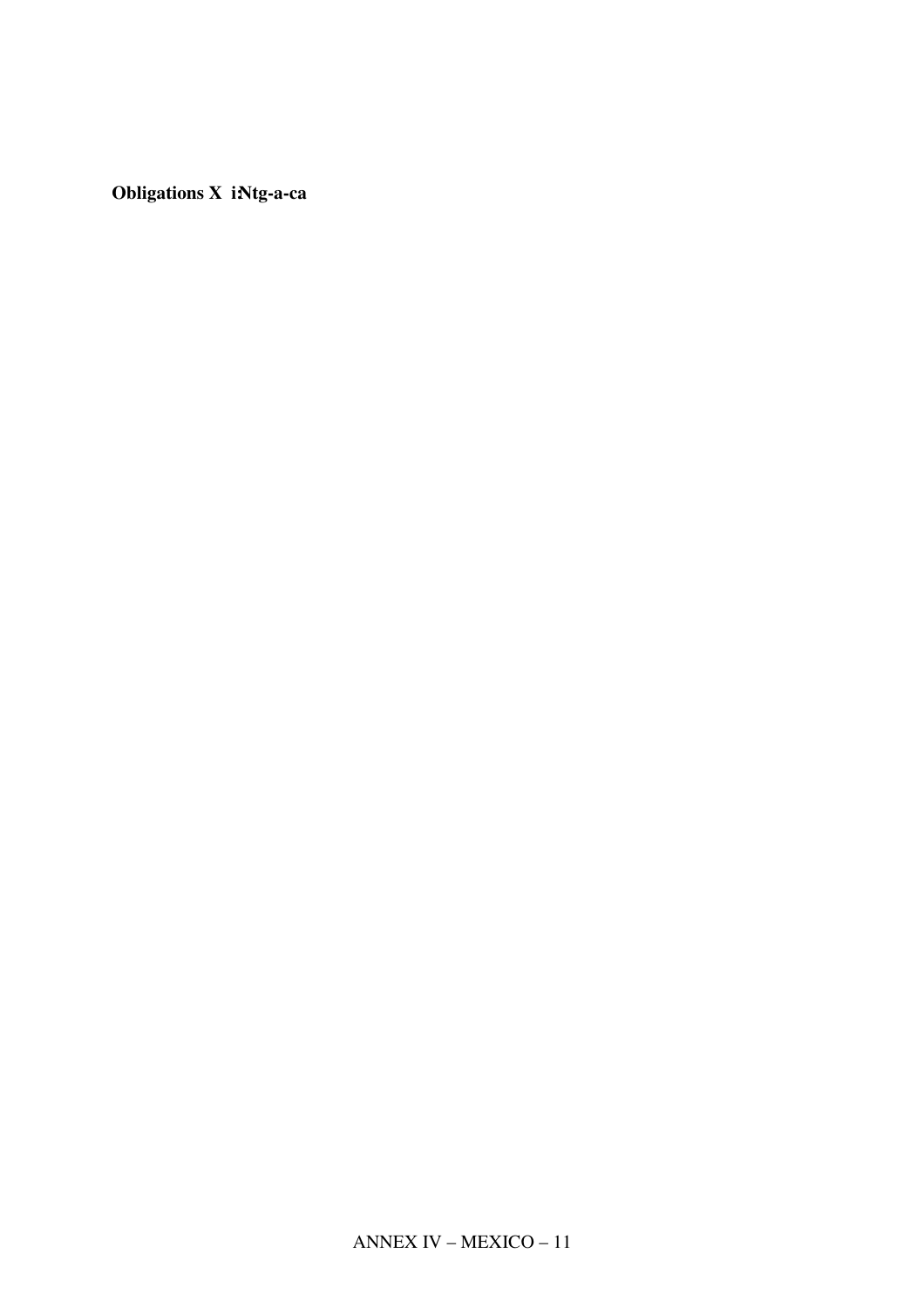owned enterprises from the relevant market.

**Measures:** *Ley de Instituciones de Crédito,* Articles 30 to 44 Bis 2, 46, 46 Bis 1, 47 and 75.

> *Ley Orgánica del Banco del Ahorro Nacional y Servicios Financieros,* Articles 3, 4, 7, 8, 10, 32 and 36.

*Disposiciones de Carácter General Aplicables a las Instituciones de Crédito,* Chapter XI.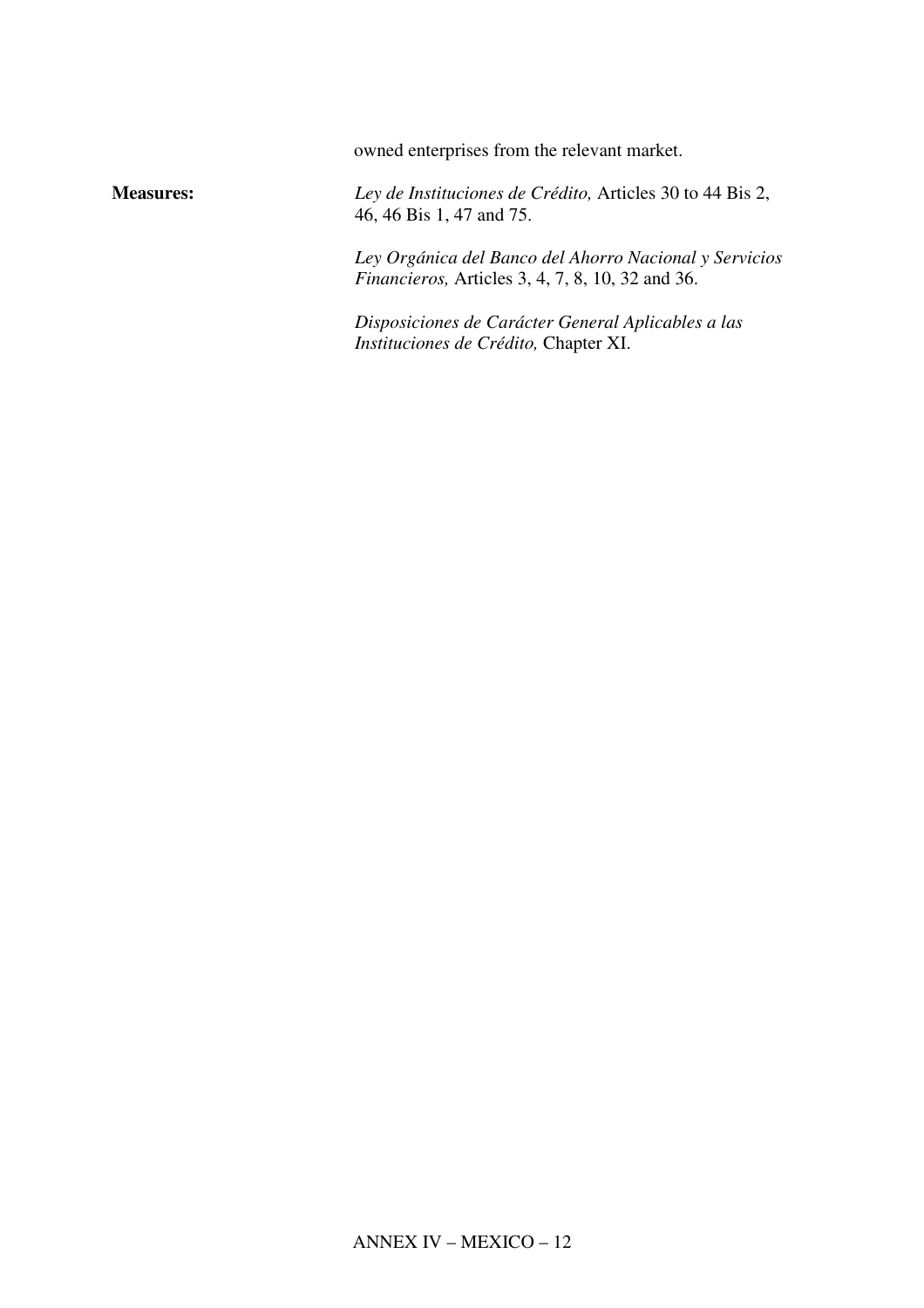| <b>Obligations Concerned:</b>                        | Article 17.4.1(a) (Non-discriminatory Treatment and<br>Commercial Considerations), Article 17.4.1(b) and Article<br>17.4.1(c)<br>Article 17.6.1(b) (Non-commercial Assistance)<br>Article 17.6.2(b) (Non-commercial Assistance)                                                                                                                                                                                                                            |
|------------------------------------------------------|------------------------------------------------------------------------------------------------------------------------------------------------------------------------------------------------------------------------------------------------------------------------------------------------------------------------------------------------------------------------------------------------------------------------------------------------------------|
| <b>Entity:</b>                                       | Banco Nacional del Ejército, Fuerza Aérea y Armada,<br>S.N.C., or any new, reorganised or successor enterprise,<br>with similar functions and objectives.                                                                                                                                                                                                                                                                                                  |
| <b>Scope of Non-Conforming</b><br><b>Activities:</b> | The purpose of the Entity, as a development bank, is to<br>grant financial aid mainly to the members of the Mexican<br>Army, Air Force, and Navy.                                                                                                                                                                                                                                                                                                          |
|                                                      | With respect to Article $17.4.1(a)$ (Non-discriminatory<br>Treatment and Commercial Considerations) and Article<br>17.4.1(b) (Non-discriminatory Treatment and Commercial<br>Considerations), the Entity may, pursuant to considerations<br>set out in laws and regulations, accord preferential<br>treatment in its purchase of services required for its<br>commercial activities to Mexican enterprises.                                                |
|                                                      | With respect to Article $17.4.1(a)$ (Non-discriminatory<br>Treatment and Commercial Considerations) and Article<br>17.4.1(c) (Non-discriminatory Treatment and Commercial<br>Considerations), the Entity may, pursuant to considerations<br>set out in laws and regulations, accord preferential<br>treatment in its sale of financial services related to<br>programmes oriented to promote access to credit only to<br>nationals or Mexican enterprises. |
|                                                      | With respect to Article 17.6.1(b) (Non-commercial<br>Assistance) and Article 17.6.2(b) (Non-commercial<br>Assistance) the Entity may receive government guarantees<br>on banking services in order to comply with the Entity's<br>purpose referred to in the first paragraph above and<br>pursuant to considerations consistent with its laws and<br>regulations.                                                                                          |
|                                                      | The services provided by the Entity are not intended to<br>displace or impede financial services provided by privately<br>owned enterprises from the relevant market.                                                                                                                                                                                                                                                                                      |
| <b>Measures:</b>                                     | Ley de Instituciones de Crédito, Articles 30 to 44 Bis 2,<br>46, 46 Bis 1, 47 and 75.                                                                                                                                                                                                                                                                                                                                                                      |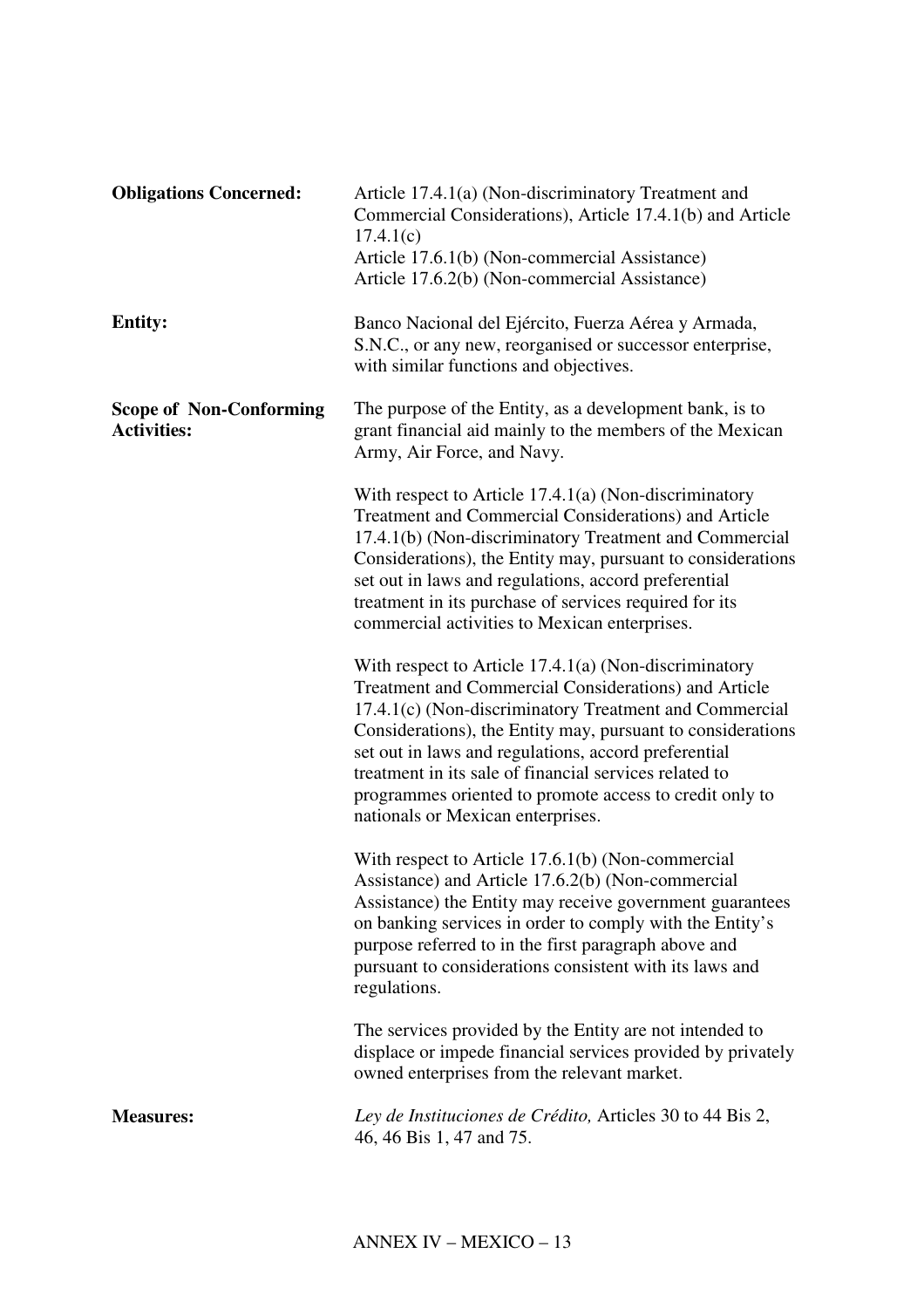*Ley Orgánica del Banco Nacional del Ejército, Fuerza Aérea y Armada,* Articles 2, 3, 4, 6, 7, 9 and 52.

*Disposiciones de Carácter General Aplicables a las Instituciones de Crédito,* Chapter XI.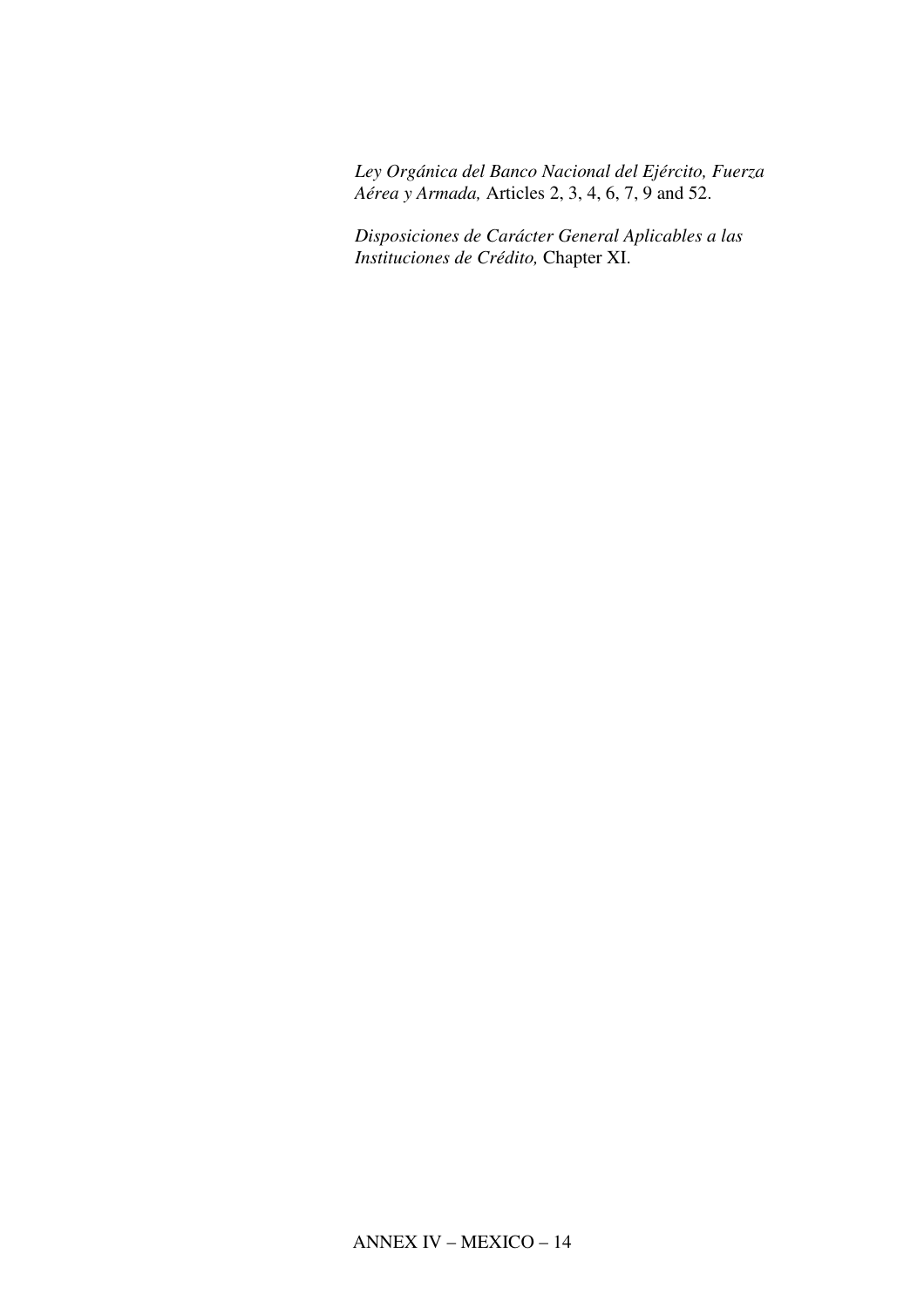| <b>Obligations Concerned:</b>                         | Article 17.4.1(a) (Non-discriminatory Treatment and<br>Commercial Considerations), Article 17.4.1(b) and Article<br>17.4.1(c)<br>Article 17.6.1(b) (Non-commercial Assistance)<br>Article 17.6.2(b) (Non-commercial Assistance)                                                                                                                                                                                                                            |
|-------------------------------------------------------|------------------------------------------------------------------------------------------------------------------------------------------------------------------------------------------------------------------------------------------------------------------------------------------------------------------------------------------------------------------------------------------------------------------------------------------------------------|
| <b>Entity:</b>                                        | Nacional Financiera, S.N.C., or any new, reorganised or<br>successor enterprise, with similar functions and objectives.                                                                                                                                                                                                                                                                                                                                    |
| <b>Scope of Non-</b><br><b>Conforming Activities:</b> | The purpose of the Entity, as a development bank, is to<br>promote savings and investment, and to channel financial<br>and technical resources for the industrial development and<br>national and regional economic development.                                                                                                                                                                                                                           |
|                                                       | With respect to Article $17.4.1(a)$ (Non-discriminatory<br>Treatment and Commercial Considerations) and Article<br>17.4.1(b) (Non-discriminatory Treatment and Commercial<br>Considerations), the Entity may, pursuant to considerations<br>set out in laws and regulations, accord preferential<br>treatment in its purchase of services required for its<br>commercial activities to Mexican enterprises.                                                |
|                                                       | With respect to Article $17.4.1(a)$ (Non-discriminatory<br>Treatment and Commercial Considerations) and Article<br>17.4.1(c) (Non-discriminatory Treatment and Commercial<br>Considerations), the Entity may, pursuant to considerations<br>set out in laws and regulations, accord preferential<br>treatment in its sale of financial services related to<br>programmes oriented to promote access to credit only to<br>nationals or Mexican enterprises. |
|                                                       | With respect to Article 17.6.1(b) (Non-commercial<br>Assistance) and Article 17.6.2(b) (Non-commercial<br>Assistance), the Entity may receive government guarantees<br>on banking services in order to comply with the Entity's<br>purpose referred to in the first paragraph above and<br>pursuant to considerations consistent with its laws and<br>regulations.                                                                                         |
|                                                       | The services provided by the Entity are not intended to<br>displace or impede financial services provided by privately<br>owned enterprises from the relevant market.                                                                                                                                                                                                                                                                                      |
| <b>Measures:</b>                                      | Ley de Instituciones de Crédito, Articles 30 to 44 Bis 2,<br>46, 46 Bis 1, 47 and 75.                                                                                                                                                                                                                                                                                                                                                                      |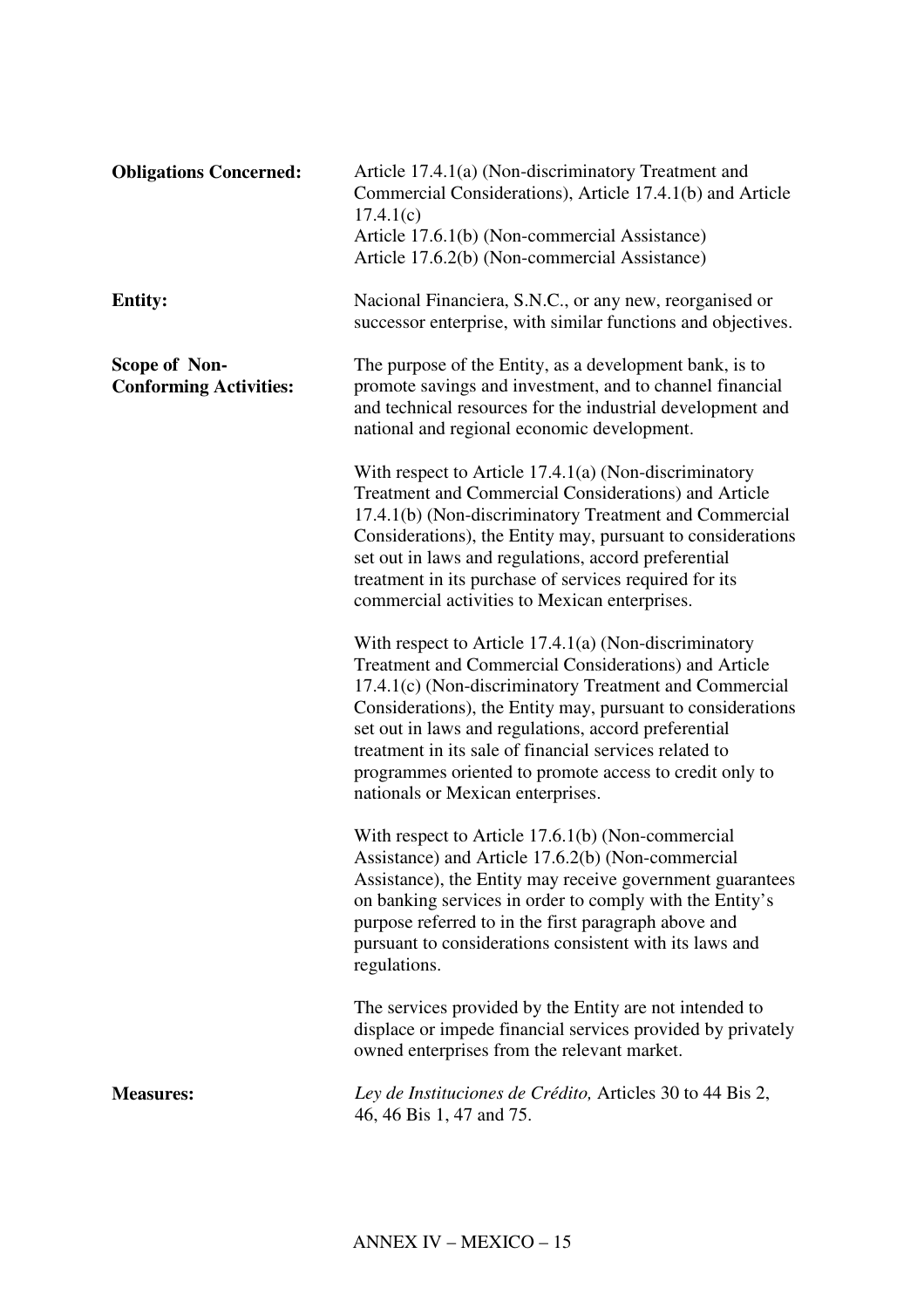*Ley Orgánica de Nacional Financiera,* Articles 2, 3, 5, 6, 10, 29, 30, 32, 33 and 36.

*Disposiciones de Carácter General Aplicables a las Instituciones de Crédito,* Chapter XI.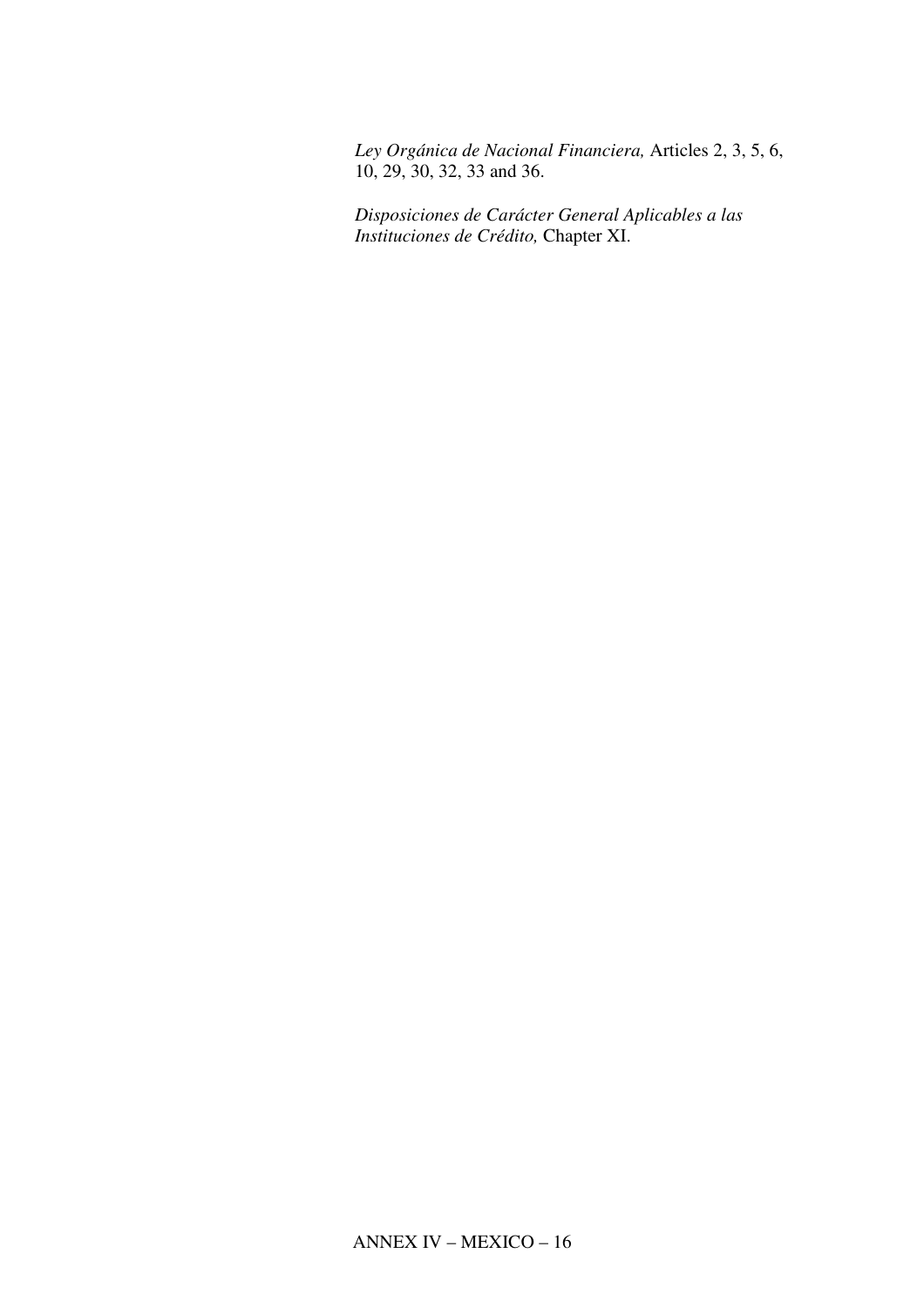| <b>Obligations Concerned:</b>                         | Article 17.4.1(a) (Non-discriminatory Treatment and<br>Commercial Considerations), Article 17.4.1(b) and Article<br>17.4.1(c)<br>Article 17.6.1(b) (Non-commercial Assistance)<br>Article 17.6.2(b) (Non-commercial Assistance)                                                                                                                                                                                                                                   |
|-------------------------------------------------------|-------------------------------------------------------------------------------------------------------------------------------------------------------------------------------------------------------------------------------------------------------------------------------------------------------------------------------------------------------------------------------------------------------------------------------------------------------------------|
| <b>Entity:</b>                                        | Sociedad Hipotecaria Federal, S.N.C, or any new,<br>reorganised or successor enterprise, with similar functions<br>and objectives.                                                                                                                                                                                                                                                                                                                                |
| <b>Scope of Non-</b><br><b>Conforming Activities:</b> | The purpose of the Entity, as a development bank, is to<br>foster the development of primary and secondary mortgage<br>markets, by granting credit and guarantees for the<br>construction, acquisition and improvement of housing,<br>preferably social interest housing, as well as increase<br>production capacity and technological development related<br>to housing. It could also guarantee funding related to the<br>equipment of housing complexes.       |
|                                                       | With respect to Article $17.4.1(a)$ (Non-discriminatory<br>Treatment and Commercial Considerations) and Article<br>17.4.1(b) (Non-discriminatory Treatment and Commercial<br>Considerations), the Entity may, pursuant to considerations<br>set out in laws and regulations, accord preferential<br>treatment in its purchase of services required for its<br>commercial activities to Mexican enterprises.                                                       |
|                                                       | With respect to Article $17.4.1(a)$ (Non-discriminatory<br><b>Treatment and Commercial Considerations) and Article</b><br>17.4.1(c) (Non-discriminatory Treatment and Commercial<br>Considerations), the Entity may, pursuant to considerations<br>set out in laws and regulations, accord preferential<br>treatment in its sale of financial services related to<br>programmes oriented to promote access to credit only to<br>nationals or Mexican enterprises. |
|                                                       | With respect to Article 17.6.1(b) (Non-commercial<br>Assistance) and Article 17.6.2(b) (Non-commercial<br>Assistance) the Entity may receive government guarantees,<br>in order to provide banking services in order to comply<br>with the Entity's purpose referred to in the first paragraph<br>above and pursuant to considerations consistent with its<br>laws and regulations.                                                                               |
|                                                       | The services provided by the Entity are not intended to<br>displace or impede financial services provided by privately                                                                                                                                                                                                                                                                                                                                            |